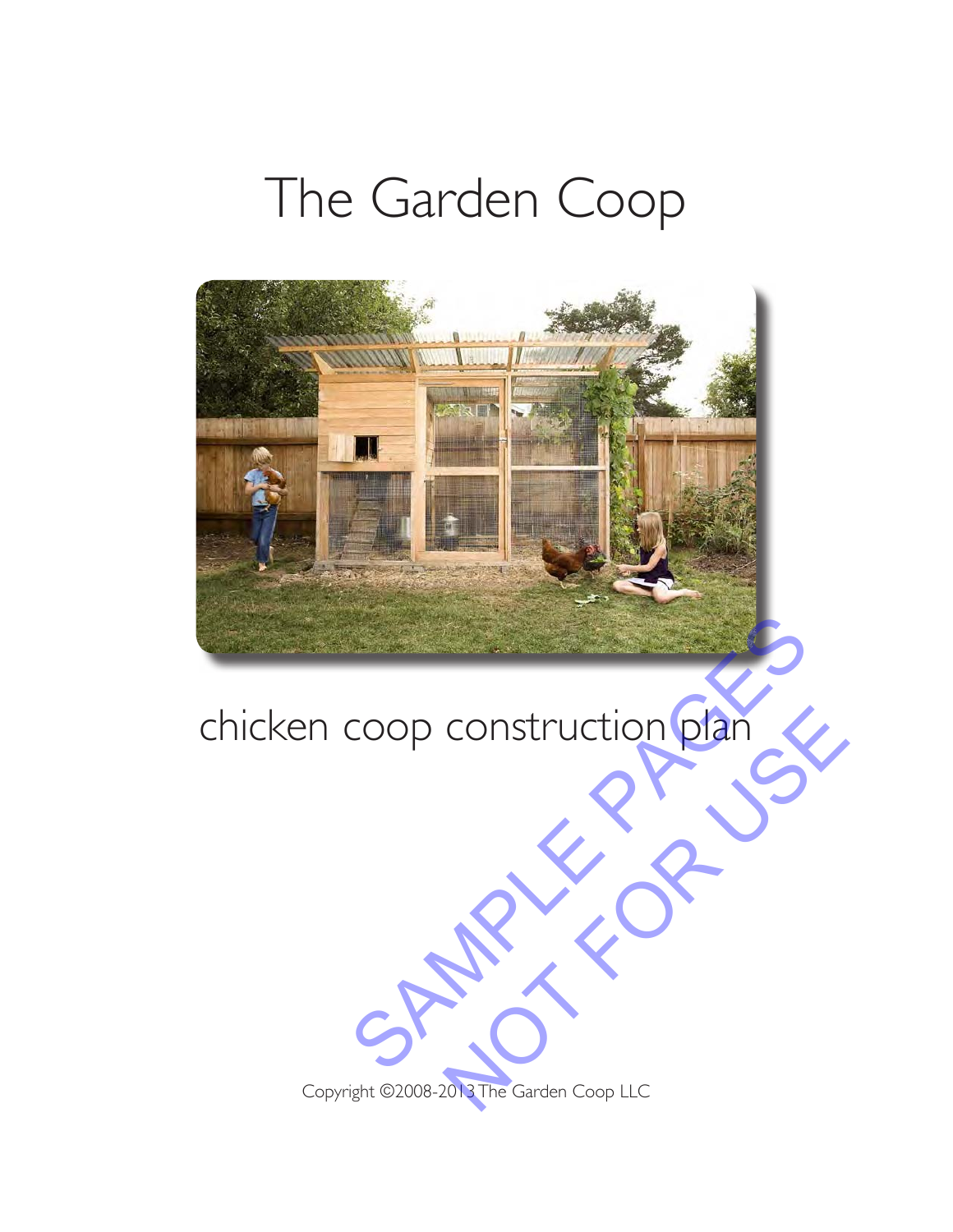# **what's inside**

| 25                                                 |
|----------------------------------------------------|
|                                                    |
|                                                    |
| $\ldots$ 37                                        |
| $\bullet$ for $\bullet$ . The summarized $\bullet$ |
| Tips and suggestions<br>.39                        |
| .40                                                |
| Appendix (more construction tips).<br>.42<br>.     |
|                                                    |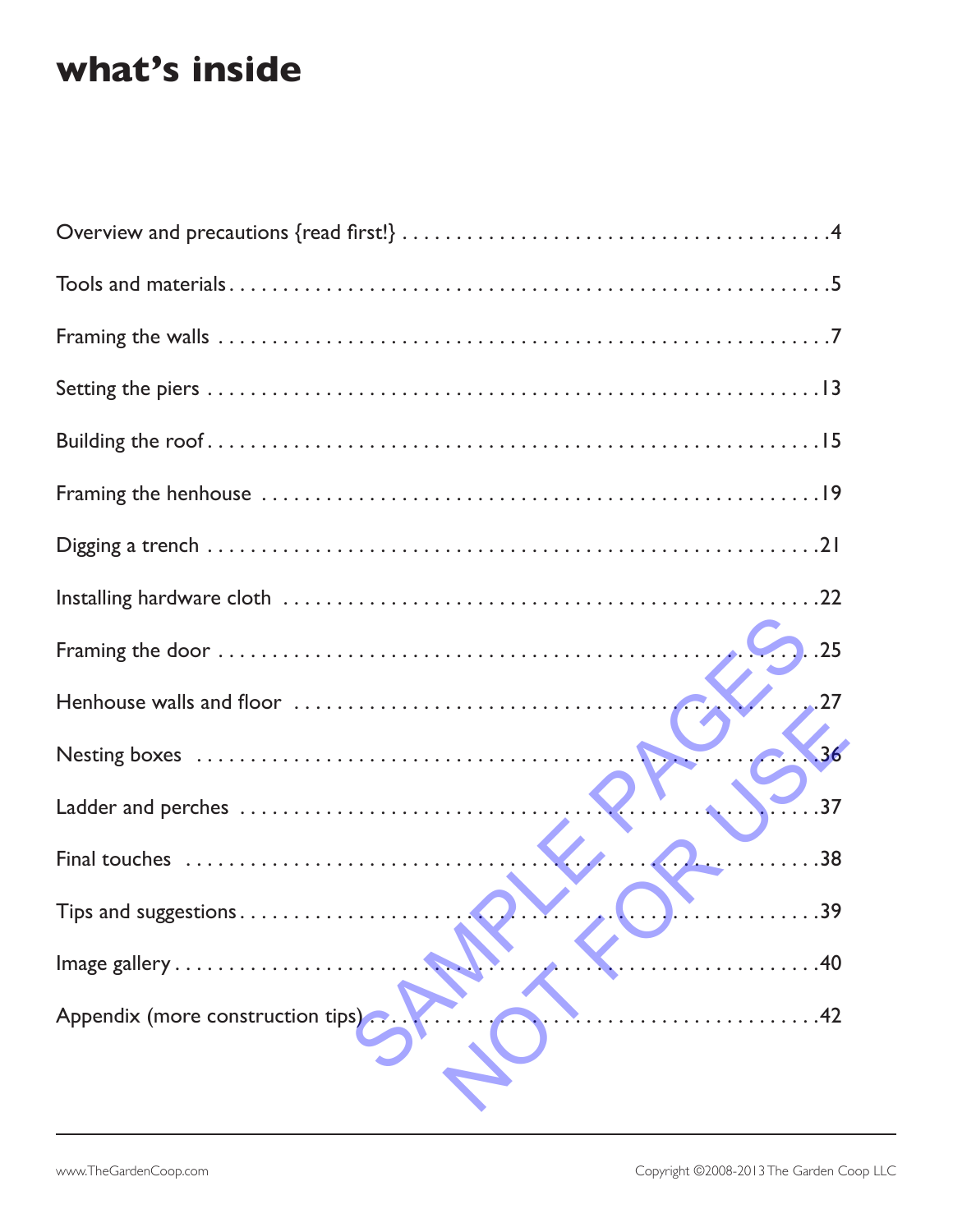# **overview and precautions**

THE GARDEN COOP makes for a comfortable, attractive home for up to eight hens. The polycarbonate (translucent) roof adds a lot both to the form and the function of the coop, providing light, ventilation, security, and cover. It is set atop what is basically a box within a box. The outer box defines the enclosed hen yard; the inner box, the henhouse. The yard and henhouse are made of a two-by-four lumber frame that rests on cinderblock piers set partially in the ground. The piers provide a stable, level foundation and elevate the wooden frame away from the moisture of the ground.



The frame is completely enclosed with a mix of wood siding and half-inch hardware cloth on all sides and at the top, and the hardware cloth is buried a foot into the ground on all sides. This prevents rodents and predators from easily digging in, and helps anchor the structure. The floor of the hen yard is the ground, so the chickens can scratch in earth and straw. Roosts can be hung at various heights in the yard as well as in the henhouse. The hens access the henhouse from a ladder below. There are two nesting boxes up there, and room for more, if you felt like you needed them. Our five hens prefer to share just one. The tall latched door to the yard makes it easy for you to get in and out for care and cleaning. A feeder and waterer can be hung from beneath the henhouse. For egg collection, there is a latched egg door to the outside that opens into both nesting boxes.

Those are the basics of The Garden Coop. It's a flexible design, and you'll no doubt enjoy thinking of ways to modify it to fit into your own setting and routines. Now some important notes and precautions. . .

### **COPYRIGHT**

Unless otherwise noted, The Garden Coop LLC is the legal copyright holder of the material in this plan. Content is intended solely for the use of the purchaser, and may be printed **for personal use only.** No portion of the plan may be published, resold, or distributed without written consent from the copyright holder. **Building multiple coops?** Visit TheGardenCoop.com for details.

### **DISCLAIMER, WAIVER, AND HOLD HARMLESS AGREEMENT**

It is your responsibility to make sure that any project you undertake is safe, effective, and legal for your situation. This plan is offered AS IS for information and entertainment purposes only. The Garden Coop LLC makes no warranties or representations of any kind concerning the accuracy, suitability, or safety of the information contained in the plan. By using this information in this plan you expressly acknowledge having read and understood this disclaimer and the waivers contained in it, and you agree to hold The Garden Coop LLC, its owners, employees, and agents or anyone else who has been involved in the creation, production, or delivery of the plan harmless from any damages or injuries of any kind to you or any person that might result from your use of or reliance upon the plan or from any errors, omissions, or other causes. ollection, there is a latched egg door to the outside that opens in<br>
soop. It's a flexible design, and you'll no doubt enjoy thinking of word<br>
routines. Now some important notes and precautions...<br>
C is the legal copyright Now some important notes and precautions...<br>
Suppright holder of the material in this plan. Content is intended sal use only. No portion of the plan may be published, resold, <br>
F. Building multiple coops? Visit The Garden

Make sure to follow all manufacturers' instructions when using tools, materials, or equipment — and use the appropriate protective devices when building, such as work gloves, eye and ear protection, boots, etc. Know what you can handle physically as well, and work within your limits. . . .

### *Build safe and have fun!*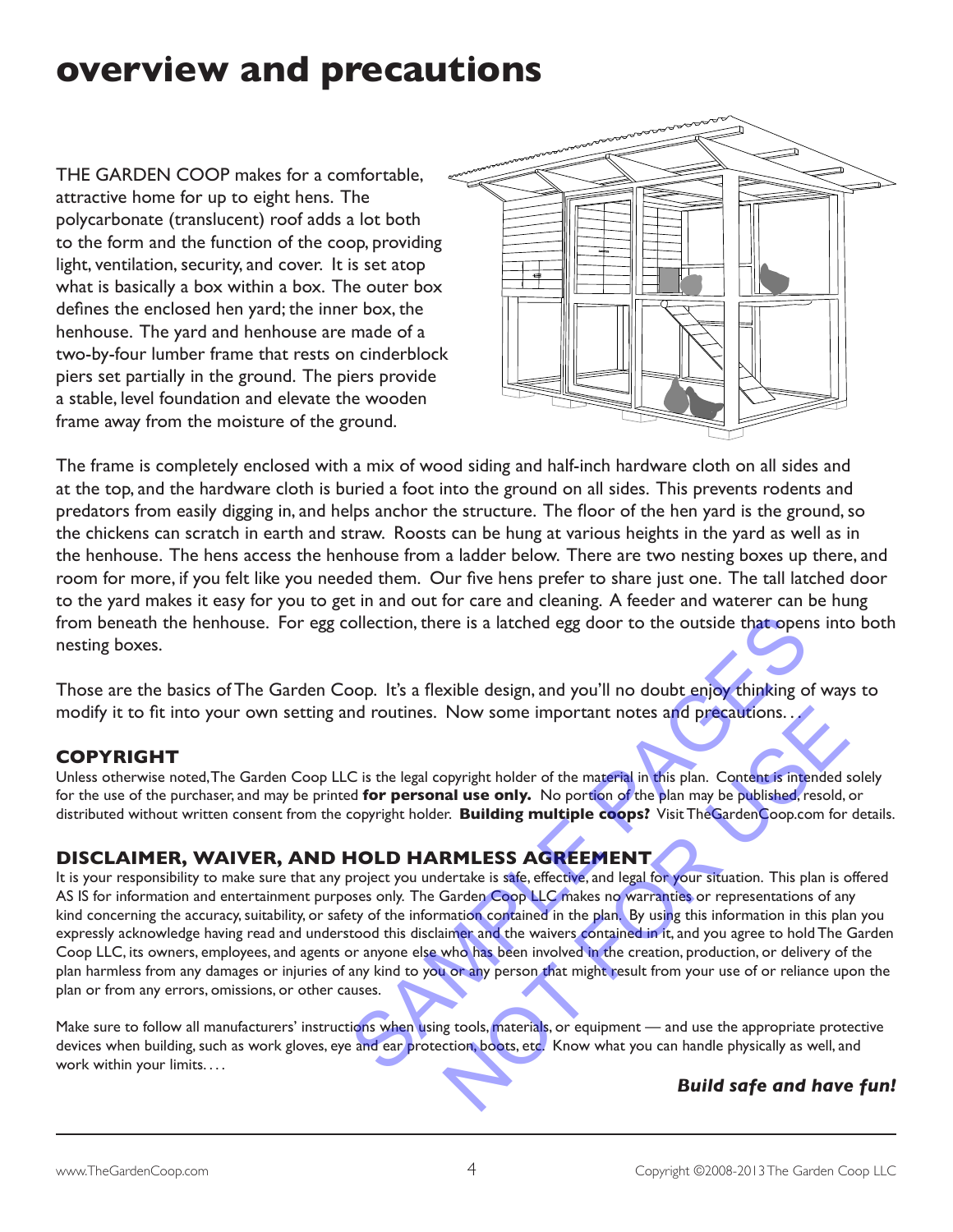# **framing the walls (continued)**

NOW IS A GOOD TIME to apply the environmentally/wildlife-friendly paint, wood treatment, or sealer of your choice to the frame elements to protect them from the weather (see Appendix). Remember to sand the "mill glaze" off of new lumber so that it accepts the paint/treatment/sealer (use 60- or 80-grit sandpaper). Note: once you've framed up the door, roof support, and siding, paint/treat/seal those areas too.



- Move the finished frame elements to the final assembly area. With some help, you'll assemble the walls together, and the coop frame will take shape.
- Use caution in standing the front and right walls up vertically. Align them properly, then screw them together at the corner studs using 3" screws. Do the same with the rear wall, then the left wall.
- You're basically sandwiching the side walls between the front and rear walls. Use three screws above center, and three below. Make sure the pieces fit flush.

www.TheGardenCoop.com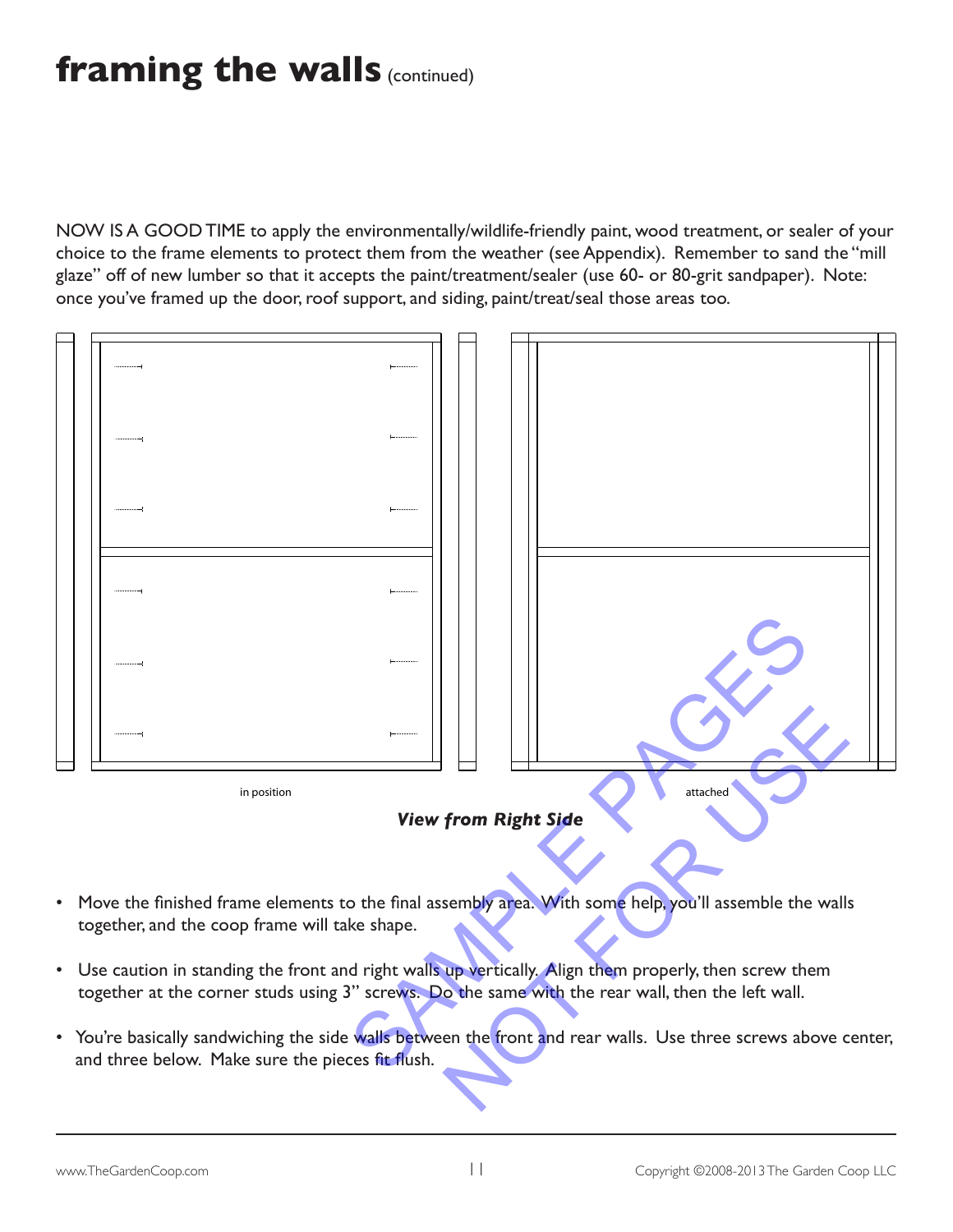# **henhouse walls and floor** (continued)

### **"FLOATING" INTERIOR WALLS**

- STEP ONE: From inside your henhouse, caulk the gaps in the siding to prevent cold air and moisture from getting in. If you do this, you also want to add these floating interior walls. They will prevent your chickens from pecking at the caulk in the siding, block drafts, and help insulate. If you're using sheet siding instead or otherwise not using caulk, then these wall panels are optional. They do not permanently attach to the frame and are meant to be removable, either for cleaning or for adding rigid insulation as desired (see Step Three).
- STEP TWO: Measure and cut plywood according to the diagrams below. Where shown, drill 1" finger holes in the boards (rear and left walls) to help you hold them during positioning.

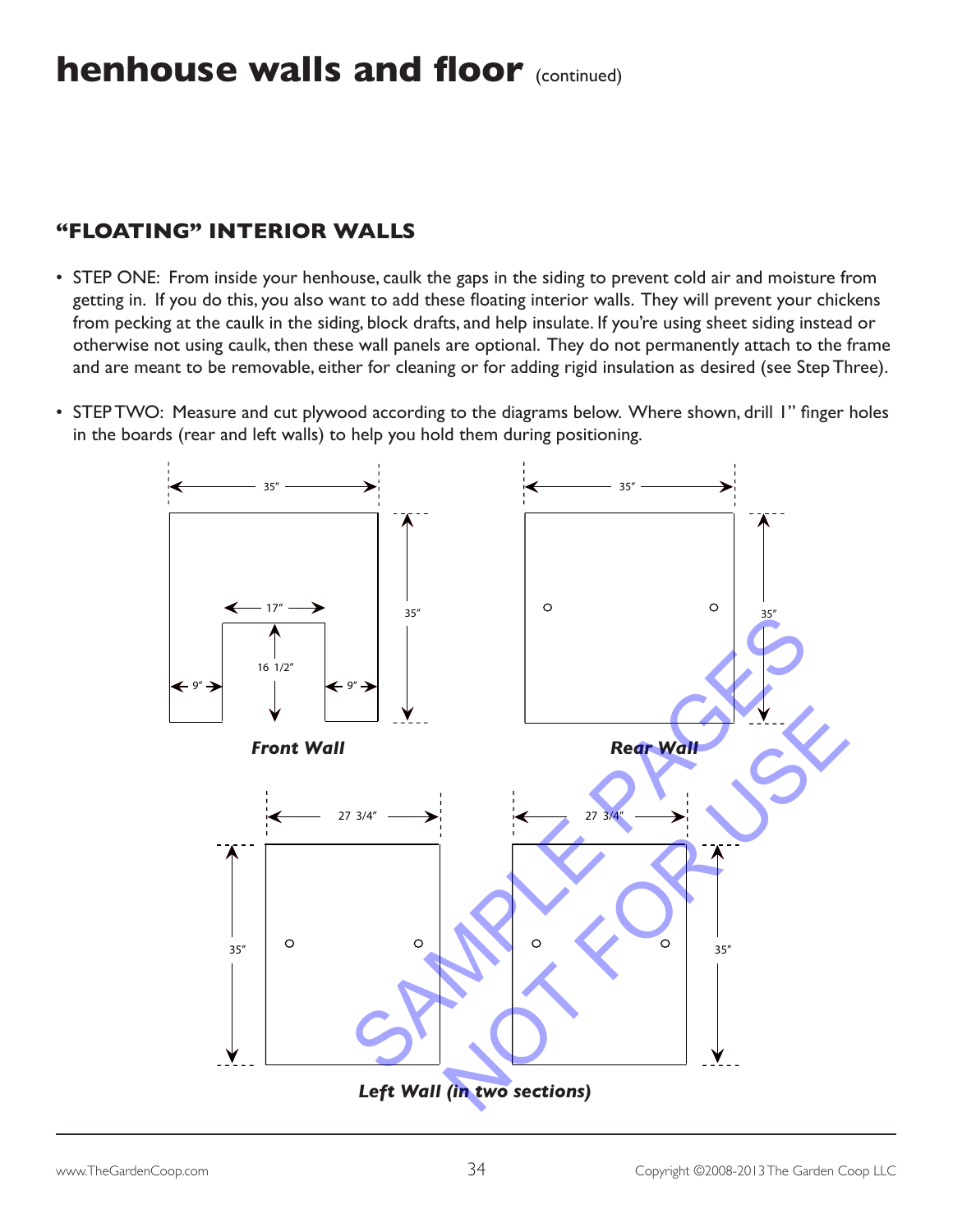# **ladder and perches**

## **LADDER**

- STEP ONE: Cut a piece of plywood 11 1/2" wide by about 66" long (check for an exact measurement). You want to be able to insert the top end a few inches into the hole in the bottom of the henhouse floor and have the bottom end rest on the ground without slipping. Alternatively, you can use a hinge to attach the top end to the bottom of the henhouse floor.
- STEP TWO (optional): If you have leftover hardware cloth, you might attach a piece between the board and the rungs to give your birds a little extra traction in the spaces between the rungs. Make sure it is pressed flat against the board so that their toes don't get snagged.



• STEP THREE: I recommend using branches to make the rungs of the ladder and the perches instead of smooth dowels or poles. The natural unevenness of the branch makes it easier for the hens to grab with their feet. Find a branch that's about 3/4" in diameter, and cut it into several 11 1/2" lengths (same width as the ladder board). Using 1 1/4" screws, attach these to the top of the ladder board every 6 inches.

### **PERCHES**





- STEP ONE: Find a long branch that's about 2 1/2" to 3" in diameter (for full-sized chickens, smaller for young birds and bantam hens). Attach it with long screws to the horizontal boards that are halfway up the side of the enclosed yard.
- STEP TWO: Also put a perch inside the henhouse, leaving enough clearance above and below for the birds to move about. Attach a couple of short two-by-four blocks to the "floating" inside walls, then attach the perch to top of those blocks. STEP ONE: Find a long branch that's about 2 1/2" to 3" in diam<br>(for full-sized chickens, smaller for young birds and bantam hens<br>Attach it with long screws to the horizontal boards that are half<br>the side of the enclosed ya Find a long branch that's about 2 J/2" to 3" in diamet<br>d chickens, smaller for young birds and bantam hens).<br>th long screws to the horizontal boards that are halfw<br>the enclosed yard.<br><br>Experiment in the control of the birds